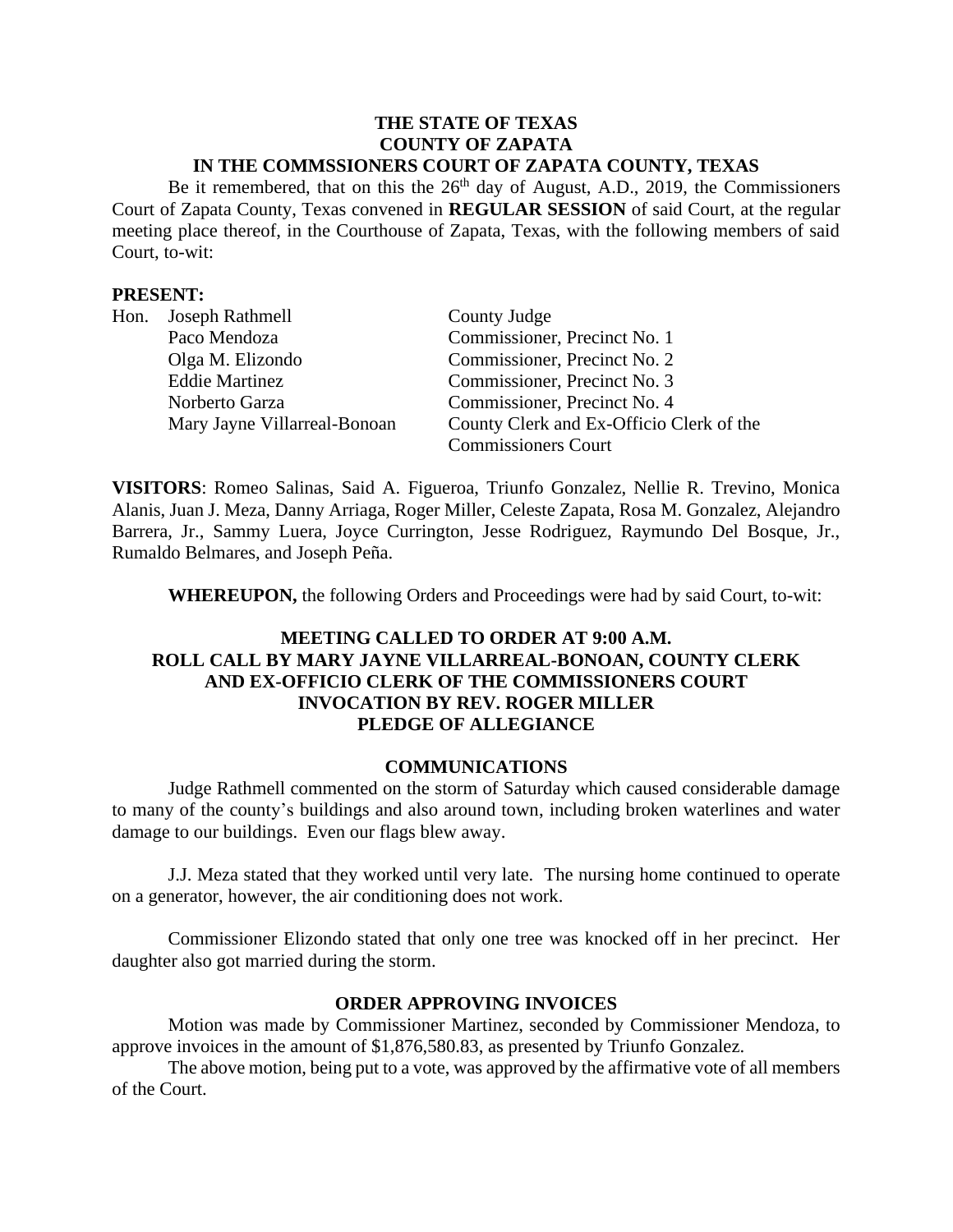#### **ORDER APPROVING CHECKS ISSUED**

Motion was made by Commissioner Mendoza, seconded by Commissioner Elizondo, to approve checks issued in the amount of \$1,875,577.02 as requested by Hon. Romeo Salinas, County Treasurer.

The above motion, being put to a vote, was approved by the affirmative vote of all members of the Court.

## **REPORT ON BOYS AND GIRLS CLUB OF ZAPATA**

No one was present to present report.

# **PRESENTATION ON INTERNATIONAL BRIDGE PROJECT**

Antonio M. Fernandez III of Earth Tech Resources, PBC, Inc., addressed the court and will draft resolution and order to move forward to begin negotiating for permits for construction of international bridge. The bridge would be constructed using private funding at no cost to the tax payers.

## **PRESENTATION OF ZAPATA NORTH ELEMENTARY AS TEXAS A&M AGRILIFE EXTENSION HEALTHY SOUTH TEXAS RECOGNIZED CAMPUS**

Jesus Rodriguez, Texas A&M AgriLife Extension Agent, presented Zapata North Elementary as a Texas A&M AgriLife Extension Healthy South Texas recognized campus.

# **ORDER TO TABLE REQUEST TO APPROVE 2020 SHERIFFS' AND CONSTABLES' FEES**

Motion was made by Commissioner Mendoza, seconded by Commissioner Garza, to table request by Judge Rathmell regarding approval of 2020 Sheriffs' and Constables' fees.

The above motion, being put to a vote, was approved by the affirmative vote of all members of the Court.

# **ORDER APPROVING PROPOSAL BY ABELARDO MENDOZA FOR REPAIR OF DIP VAT**

Motion was made by Commissioner Martinez, seconded by Commissioner Elizondo, to approve the proposal in the amount of \$1,880.85 by Abelardo Mendoza, for the repair of a sliding gate at dip vat and fabricate and weld stairs in tank as requested by Hon. Joe Rathmell, County Judge.

The above motion, being put to a vote, was approved by the affirmative vote Commissioners Martinez, Elizondo and Martinez. Commissioner Mendoza abstained. Motion carried.

### **NO ACTION WAS TAKEN ON THE FOLLOWING ITEM**

To look into request by lion member Aurelio Villarreal to waive or discount rental of the pavilion on September 7, 2019 as requested by Hon. Eddie Martinez, Commissioner Pct. 3.

### **NO ACTION WAS TAKEN ON THE FOLLOWING ITEM**

To clarify and approve the schedule of brush grapple use for each precinct as requested by Hon. Olga M. Elizondo, Commissioner Pct. 2. Brush grapple will stay in its respective precinct.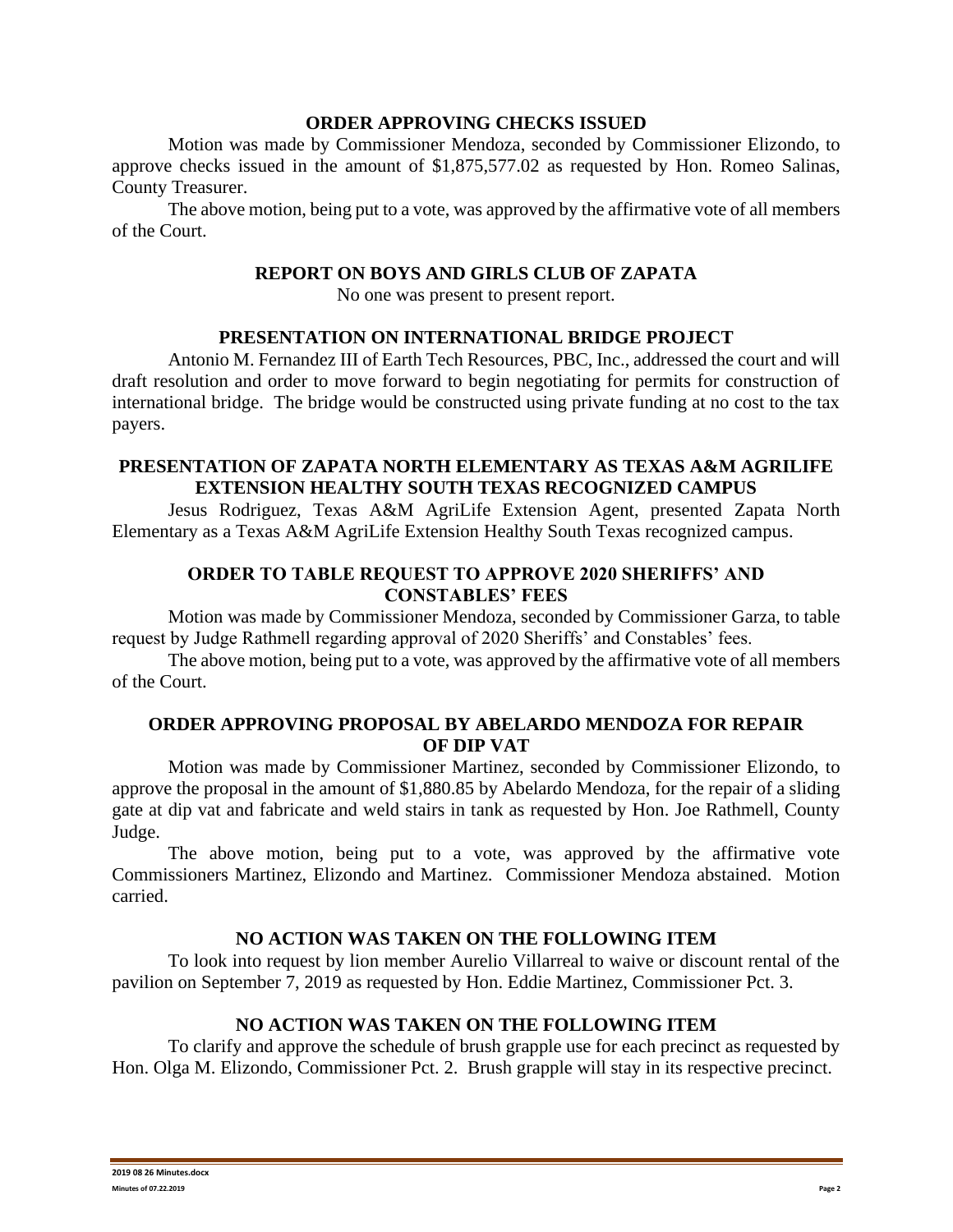# **ORDER APPROVING USE OF TECHNOLOGY FUND TO PAY FOR NEW COMPUTER FOR JUSTICE OF THE PEACE IN PRECINCT 4**

Motion was made by Commissioner Garza, seconded by Commissioner Elizondo, to approve the use of the Technology Fund to pay for a new computer in the amount of \$1,373.35 for Justice of the Peace, Precinct 4 as requested by Hon. Ramon Benavides, Justice of the Peace Pct. 4.

The above motion, being put to a vote, was approved by the affirmative vote of all members of the Court.

## **ORDER DENYING PURCHASE OF ABANDONED WATER PIPE CROSSING UNDERNEATH VELEÑO BRIDGE**

Motion was made by Commissioner Mendoza, seconded by Commissioner Martinez, to deny the purchase of the abandoned water pipe that crosses underneath the Veleño Bridge to cross a fiber optic cable through the pipe as requested by Daniel Chapa, SmartCom Director.

The above motion, being put to a vote, was approved by the affirmative vote of all members of the Court.

# **ORDER DENYING PERMISSION TO ALLOW SAM'S CLUB TO SET UP BOOTH AT ZAPATA COUNTY COURTHOUSE TO RECRUIT NEW MEMBERSHIP**

Motion was made by Commissioner Martinez, seconded by Commissioner Mendoza, to deny permission to allow Sam's Club to set up a booth at the Zapata County Courthouse to recruit new membership as requested by Yanira Gonzalez, Sam's Club.

The above motion, being put to a vote, was approved by the affirmative vote of all members of the Court.

# **ORDER APPROVING LINE ITEM TRANSFERS**

Motion was made by Commissioner Mendoza, seconded by Commissioner Elizondo to approve the following line item transfers to meet departmental needs:

|             | <b>DEPARTMENT</b>          | <b>LINE ITEM</b> | <b>FUND</b>             | <b>AMOUNT</b> |
|-------------|----------------------------|------------------|-------------------------|---------------|
| <b>FROM</b> | County Judge's Office      | 10-400-130       | Postage                 | \$900.00      |
| <b>TO</b>   | County Judge's Office      | 10-400-400       | Indigent Defense        | \$900.00      |
| <b>FROM</b> | County Judge's Office      | 10-400-462       | Rental/Maintenance      | \$53.00       |
| <b>TO</b>   | County Judge's Office      | 10-400-400       | <b>Indigent Defense</b> | \$53.00       |
|             | $\Gamma$ 1<br>$\cdot$ 11 m |                  |                         |               |

as requested by Roxana Elizondo, County Judge's Office.

The above motion, being put to a vote, was approved by the affirmative vote of all members of the Court.

Motion was made by Commissioner Mendoza, seconded by Commissioner Elizondo to approve the following line item transfer to meet departmental needs:

|             | <b>IDEPARTMENT!</b> | LINE ITEM  | <b>FUND</b>        | AMOUNT     |
|-------------|---------------------|------------|--------------------|------------|
| <b>FROM</b> | Non-Department      | 10-409-311 | Postage/Express    | \$1,964.00 |
| <b>TO</b>   | County Judge        | 10-400-462 | Rental/Maintenance | \$1,964.00 |

as requested by Roxana Elizondo, County Judge's Office.

The above motion, being put to a vote, was approved by the affirmative vote of all members of the Court.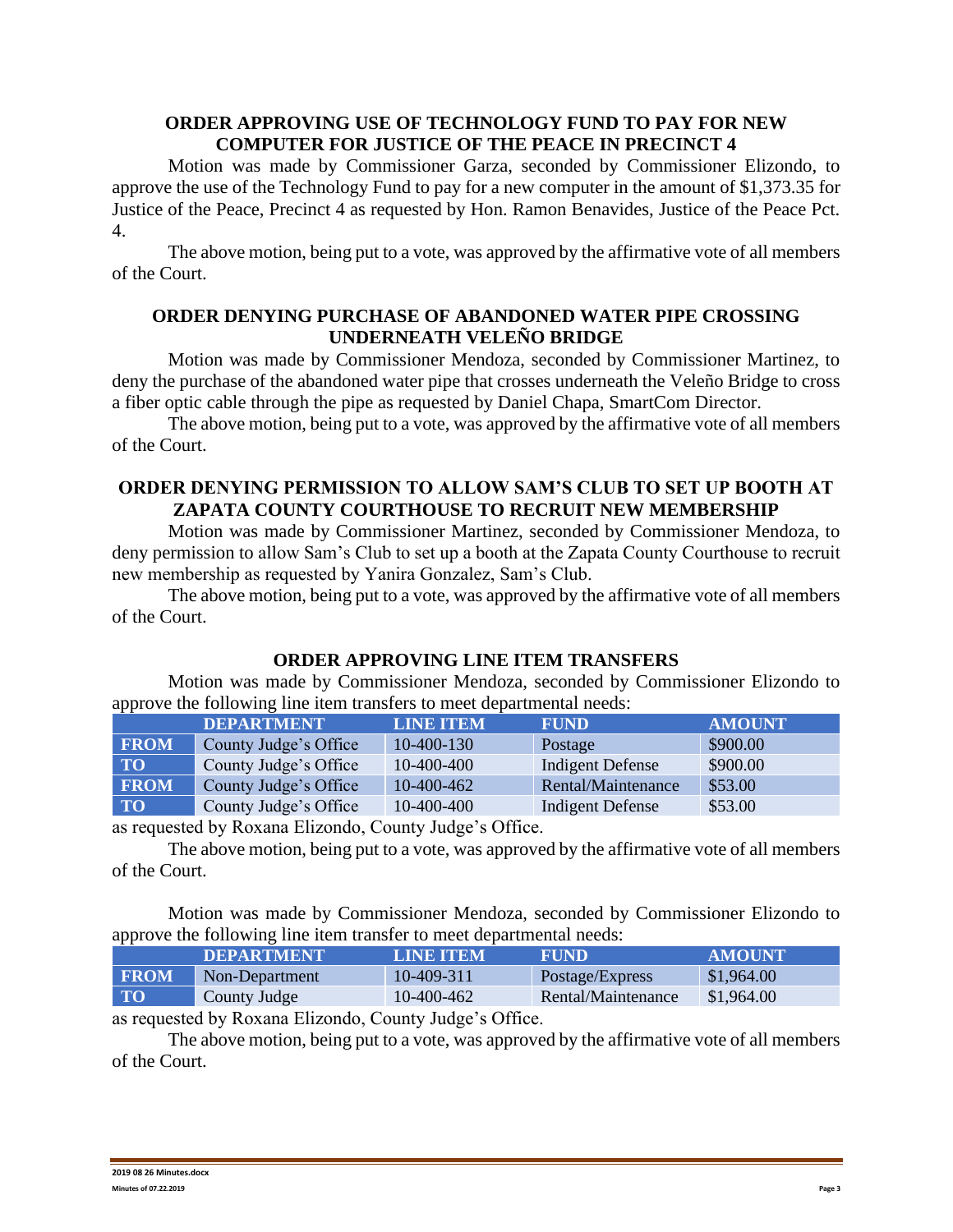Motion was made by Commissioner Mendoza, seconded by Commissioner Elizondo to approve the following line item transfer to meet departmental needs:

|             | <b>IDEPARTMENT</b>  | LINE ITEM  | <b>FUND</b>             | <b>AMOUNT</b> |
|-------------|---------------------|------------|-------------------------|---------------|
| <b>FROM</b> | Environmental Dept. | 10-595-330 | Fuel                    | \$5,000.00    |
| <b>TO</b>   | Environmental Dept. | 10-595-484 | <b>Equipment Rental</b> | \$5,000.00    |
|             |                     |            |                         |               |

as requested by Guillermo Saenz, Environmental Dept.

The above motion, being put to a vote, was approved by the affirmative vote of all members of the Court.

#### **PUBLIC COMMENT**

Ms. Rosa Gonzalez approached the Court and complained about her neighbor, Javier Del Bosque, who has chickens that killed her cat. She will be advised by County Attorney after court adjourns.

## **MOTION WAS MADE BY COMMISSIONER MARTINEZ, SECONDED BY COMMISSIONER MENDOZA, TO ENTER INTO EXECUTIVE SESSION**

# **MOTION WAS MADE BY COMMISSIONER GARZA, SECONDED BY COMMISSIONER MARTINEZ, TO RETURN TO REGULAR SESSION**

# **ORDER AUTHORIZING COUNTY ATTORNREY TO MAKE COUNTER OFFER FOR PURCHASE OF LOS EBANOS GOLF COURSE, INC.**

Motion was made by Commissioner Mendoza, seconded by Commissioner Garza, to authorize County Attorney to make counter offer for possible purchase of Los Ebanos Golf Course, Inc. and consider the two options offered by majority shareholder, Mr. Renato Ramirez as requested by Hon. Eddie Martinez, Commissioner Pct. 3. *Closed Session/Executive Session is requested pursuant to Texas Government Code Title 5, Subchapter D, Section 551.071/551.072 (A) (B) Consultation with Attorney/Real Property.*

The above motion, being put to a vote, was approved by the affirmative vote of all members of the Court.

# **ORDER REASSIGNING SLOT #16 FROM SHERIFF'S OFFICE TO COURTHOUSE SECURITY**

Motion was made by Commissioner Martinez, seconded by Commissioner Elizondo, to reassign slot #16 from Sheriff's Office to Courthouse Security, as requested by Nellie R. Treviño, Personnel Director. *Closed Session/Executive Session is requested pursuant to Texas Government Code Title 5, Subchapter D, Section 551.071/551.074 (A (B) Consultation with Attorney/Personnel Matters.*

The above motion, being put to a vote, was approved by the affirmative vote of all members of the Court.

### **ADJOURN**

Motion to adjourn was made by Commissioner Garza, seconded by Commissioner Martinez, and being put to a vote, was approved by the affirmative vote of all members of the Court.